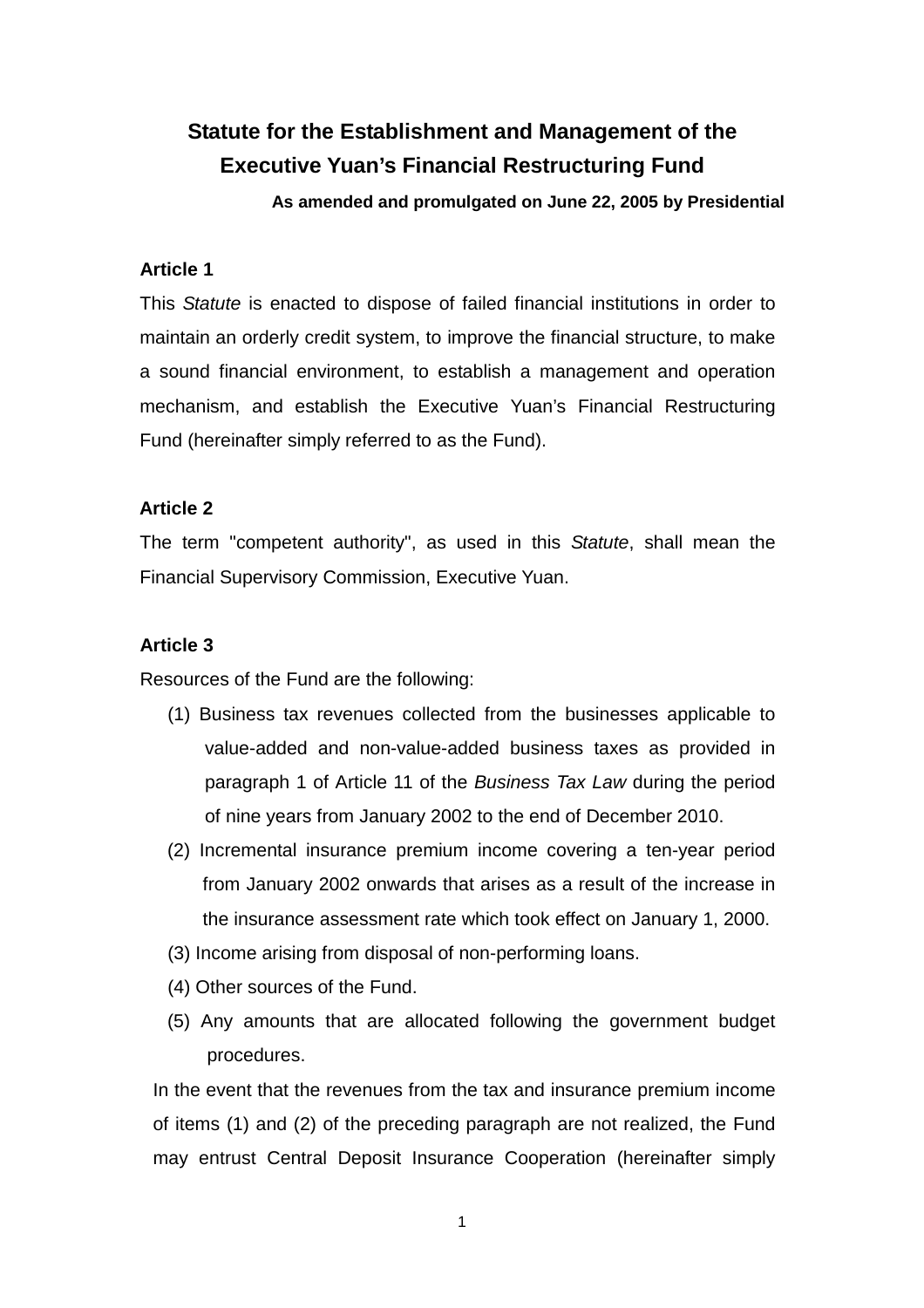referred to as CDIC) to apply to financial institutions for accommodation for the pay-offs stipulated in paragraph 3 of Article 4 and paragraph 1of Article 10; or else issue bank debentures in name of CDIC pursuant to paragraph 1 of Article 72 of the *Banking Law*, and shall use the sources provided in items (1) to (3) of the preceding paragraph as collateral to sustain cash receipts and expenditures. CDIC shall repay any such amounts from the principals, interests and expenses of the aforesaid accommodation and debentures by the resources of funds in the preceding paragraph.

The total operations amount of the incremental financial business tax revenues from item (1) of paragraph 1 arising from the amendment and enactment of this *Statute* shall not exceed NT \$110 billion. Any tax revenues beyond the amount shall be paid in to deposit insurance pay-off special reserves.

## **Article 4**

The term "failed financial institutions", as used in this *Statute*, shall mean one of the following:

- (1) Adjusted net worth is negative after the examination by the competent authority of bank, agriculture finance or with certificated auditing by Accountant.
- (2) Failure to repay its debts.
- (3) Significant deterioration in businesses or financial status as stipulated in paragraph 1 of Article 62 of the *Banking Law*, failure to repay its debts, risking damaging the benefits of depositors, or pursuant to Article 64 losses exceeding one third its capital and failure to improve within a prescribed timeline and being determined by the competent authority and the Management Committee of the Fund to be incapable of continuing operations.

The Fund takes handling community financial institutions as its priority. In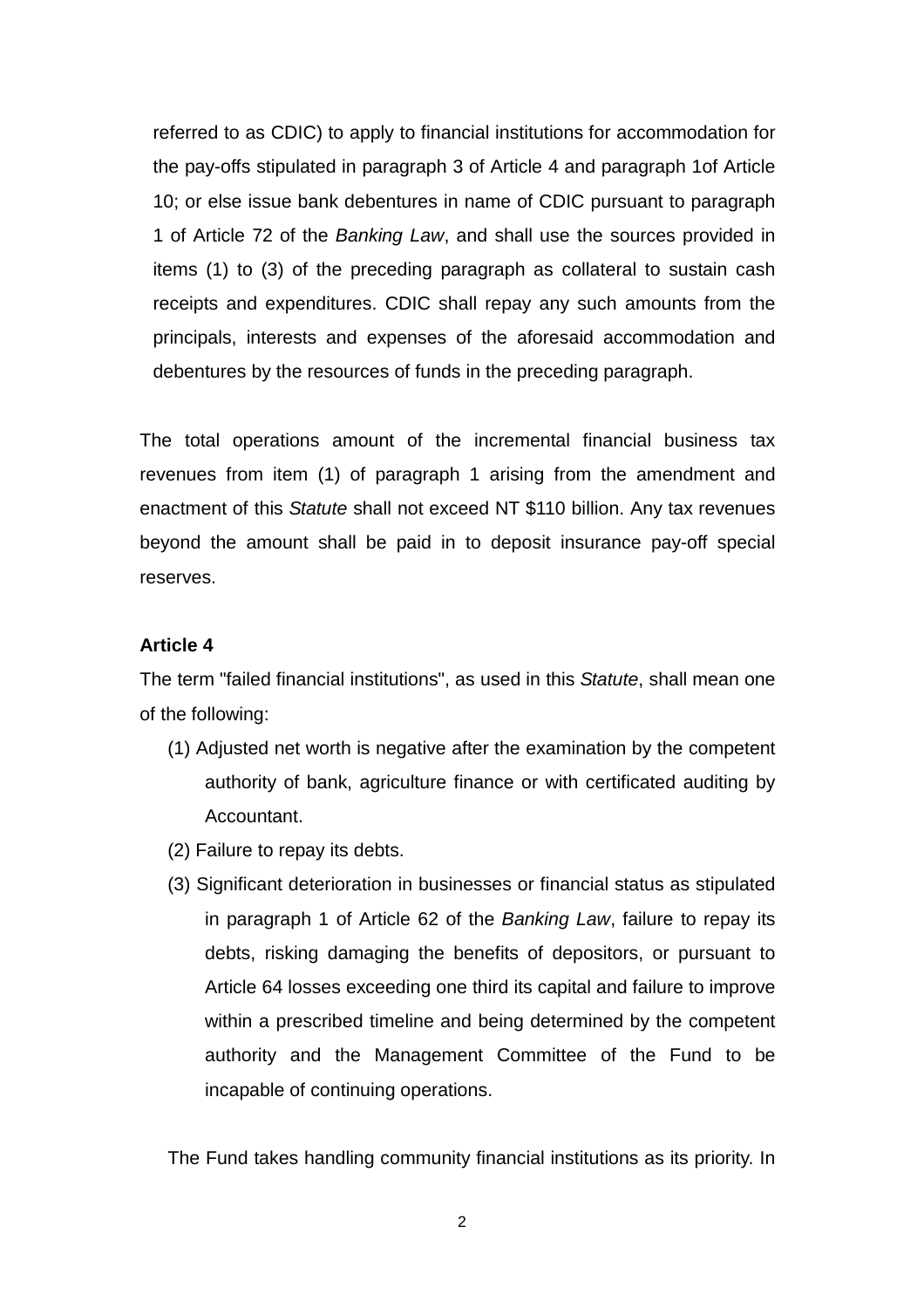the process of disposal the Fund shall maintain same treatment whether formally or in essence. The Fund shall set aside 20% of the incremental resources of the funds after the amendment and enactment of this *Statute* for pay-offs of farmer's and fishermen's associations without being limited by the operative period of this Fund. The aforesaid fund shall be saved to an exclusive account; regulation governing the utilization and management of the said account shall be enacted by the Executive Yuan.

Prior to the amendment and promulgation of this *Statute*, the benefits of members of the failed credit cooperatives that have been placed in supervision or conservatorship by the competent authority pursuant to the *Credit Cooperatives Act* and are included for disposal by the Fund shall be safeguarded by blank guarantee in accordance with the principle of same treatment in the preceding paragraph. Their rights shall be protected by the pay-offs in full of the financial institutions that assume the assets of the aforesaid credit cooperatives. In the event that the assuming financial institution defaults on pay-off, the Fund shall repay in full.

CDIC may apply for the utilization of the Fund when engaging in paragraph 1, Article 15 and paragraph 2, Article 17 of the *Deposit Insurance Act* for pay-off in full of the deposits and non-deposits liabilities of the failed institutions. The Fund shall assume the assets of the said institutions without being limited by the maximum coverage as stipulated in Article 9 and that cost shall not exceed losses of cash payoffs as stipulated in paragraph 2, Article 15 and the proviso in paragraph 2, Article 17 of the said *Act*.

When the competent authority or the competent authority of the central government for agriculture finance deals with failed financial institutions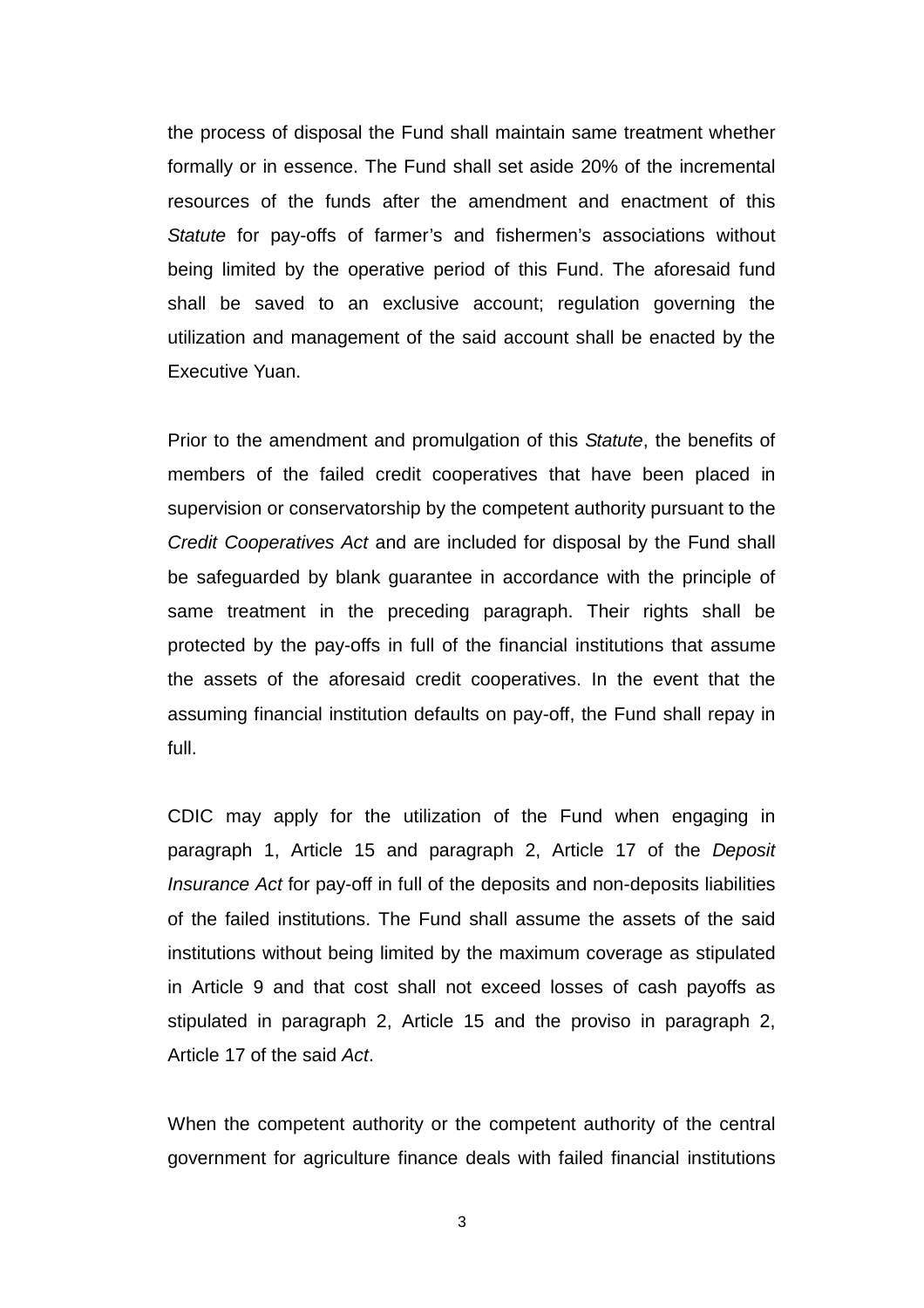after the amendment and promulgation of this *Statute*, non-deposit debts of the said institutions shall not be paid off. Nevertheless, the non-deposit debts of the said institutions that had occurred before the amendment and promulgation of this *Statute* shall be protected based on the principle of non-retroactiveness of law and trust and protection.

The rights of the shareholders or members of the failed financial institutions that have been placed in supervision or conservatorship by the competent authority pursuant to the *Banking Law* or the *Credit Cooperatives Act* after the amendment and promulgation of this *Statute* and have been included for disposal by the Fund shall be lost except distribution of the remaining property. The competent authority shall notify the said shareholders or members.

The Fund shall draw up regulations governing the disposal of failed financial institutions and submit to the competent authority for approval and promulgation.

## **Article 5**

The Fund has the capacity of a litigant and set up the Management Committee of the Financial Restructuring Fund (hereinafter simply referred to as the Management Committee) and the Valuation Division of the Financial Restructuring Fund (hereinafter simply referred to as the Valuation Division). The Management Committee is in charge of the following:

- (1) Review of the uses and operations of the Fund, and approval of the items as provided in the preceding article, Article 10 and Article 11.
- (2) Approval of the Fund's receipts and expenditures custodianship plans.
- (3) Review of the Fund's financial reports and funding deployment.
- (4) Other matters concerned with the management, implementation and public disclosure of the Fund.
- (5) Hire international credit rating institutions or specialized valuation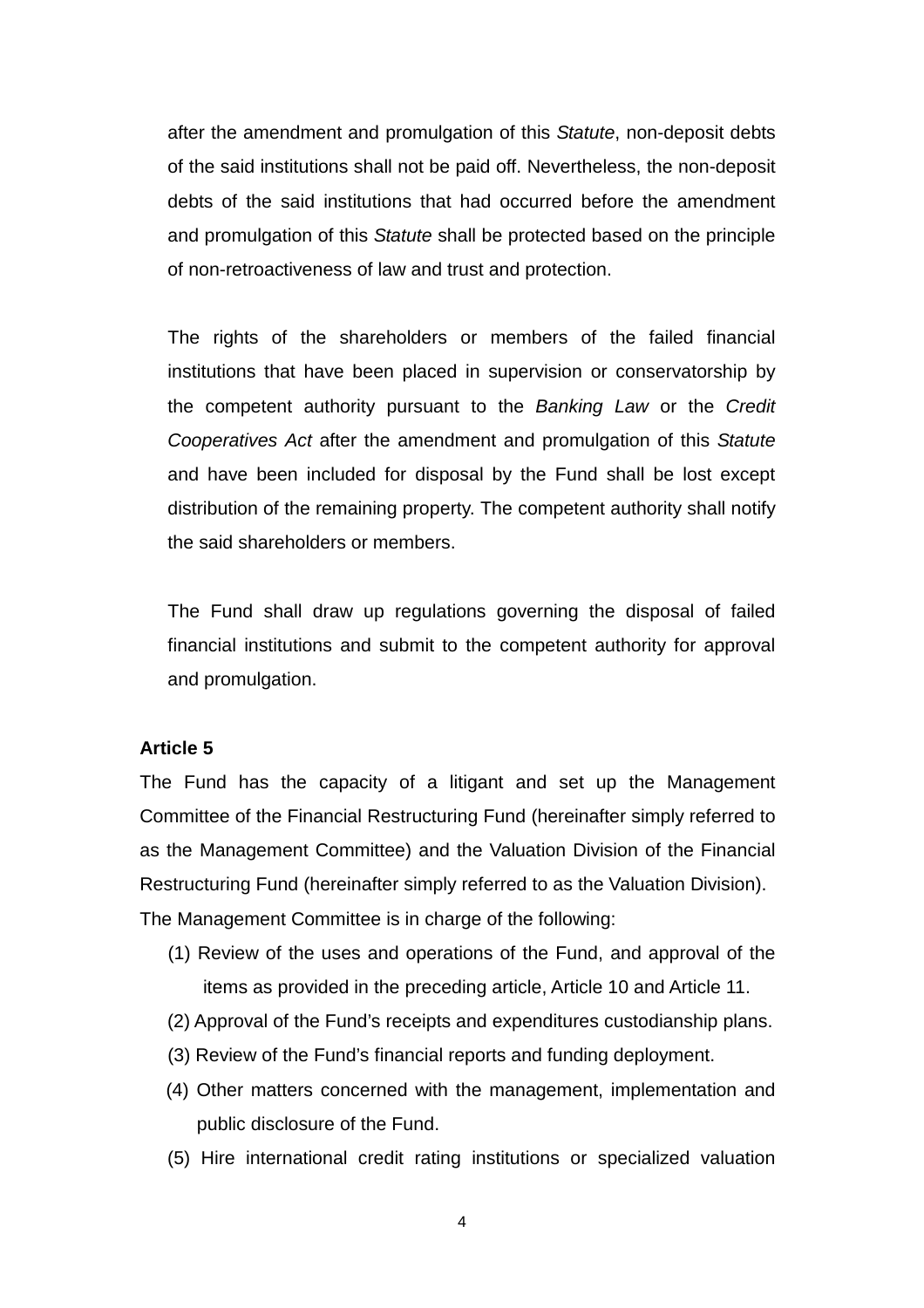institutions to assist the Valuation Division.

The Fund may entrust CDIC with the execution and drawing up of the items in the preceding paragraph.

The resolution passed by the Management Committee shall have haven't less than two thirds of the Committee members participating in the meeting and the agreement of no less than two thirds of the participating members. The Valuation Division is in charge of the following:

- (1) Determination of the failed financial institutions to be dealt with by the Fund.
- (2) Determination of the sequence in and priority of dealing with the failed financial institutions by the Fund.
- (3) Determination of the methods of dealing with the failed financial institutions by the Fund.
- (4) Determination of the types of pay-offs and assets to be assumed and their prices and amounts that the Fund has entrusted to CDIC.
- (5) Monitoring the execution of matters entrusted by the Fund.

The decision with respect to the preceding by the Valuation Division shall be submitted to the Management Committee for resolution with more than two thirds of members participating in the meeting and the agreement of no less than two thirds of the participating members.

## **Article 6**

The Fund shall determine to deal with failed financial institutions based on the following principles:

- (1) The failed financial institutions have closed businesses or have deposit bank run that may trigger systemic risk of the financial system.
- (2) The failed financial institutions have more serious deterioration of the financial status.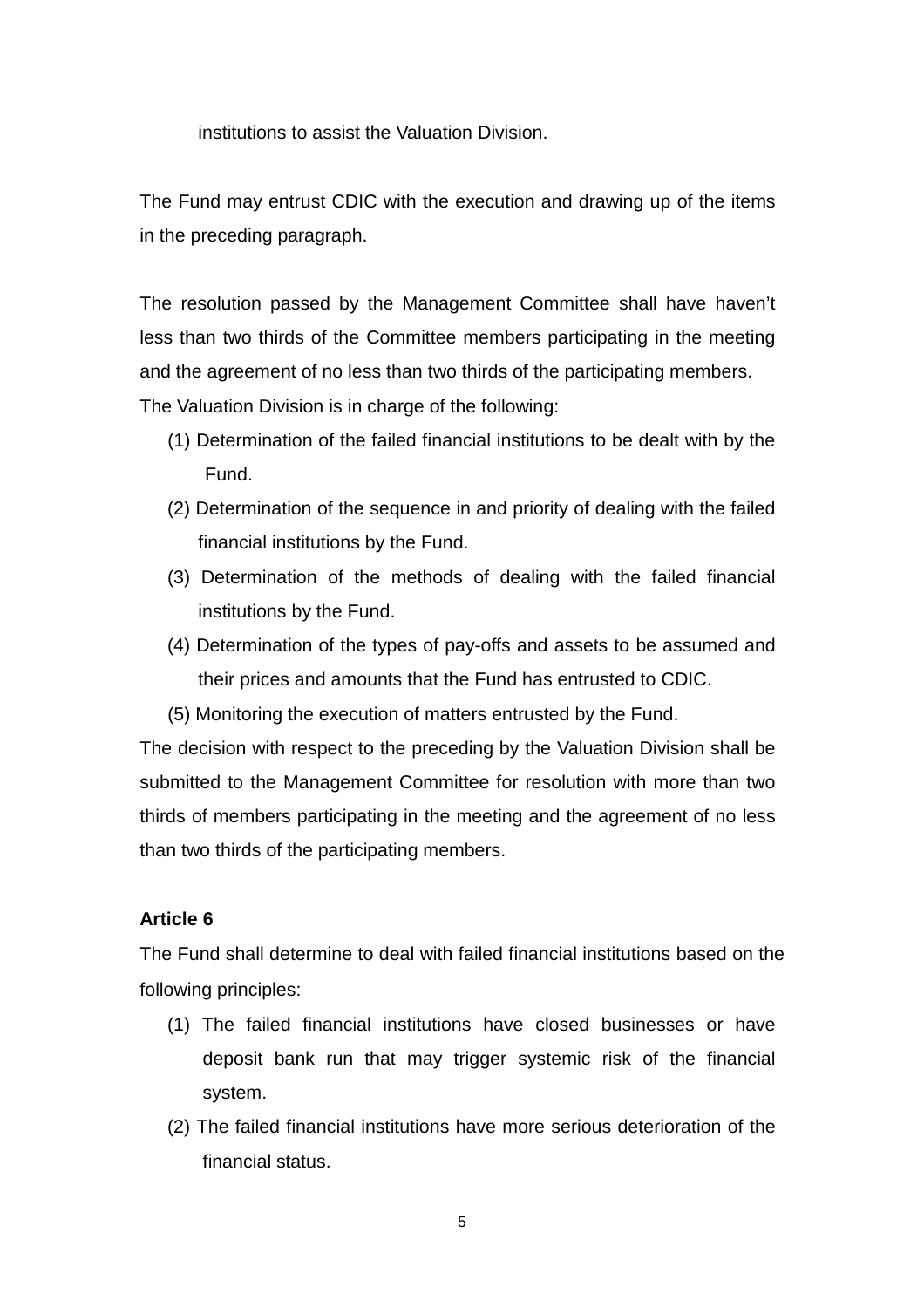(3) The failed financial institutions have smaller handling cost.

Determination of failed financial institutions and the sequence of priority of the Fund's dealing with these institutions shall be first established by the Valuation Division and then adopt the resolution by the Management Committee. In the event that the Management Committee disagrees with the determination of the Valuation Division, it shall in writing concretely demonstrate the reasons.

## **Article 7**

The Management Committee consists of nine to thirteen members, including one Committee Gonvener, who serves concurrently as the Head of the competent authority and represents the Committee, and one Committee Vice-Convener, who serves concurrently as Deputy Head of the competent authority. The remaining Committee members, who shall serve currently in that capacity, shall include a Deputy Governor of the Central Bank , a Vice-Chairman of the Council of Agriculture, a Deputy Director of the Directorate-General for Budget, Accounting and Statistics, and the Chairman of CDIC, and shall be appointed in that capacity and excused from office on the same basis. In addition, the remaining Committee members shall be selected on the basis of their professional knowledge and experience in the field of law, economics, finance and other fields that are relevant to the Management Committee. Such Management Committee members who belong to the same party shall not exceed half of the total number of Committee members.

The Valuation Division consists of seven to nine members, who serve on the basis of the professional knowledge and experience that they have in international finance, banking management, or asset valuation and are hired by the Management Committee. Head of the Valuation Division is elected by and among the members of the Valuation Division, who also serves as natural member of the Management Committee. The Valuation Division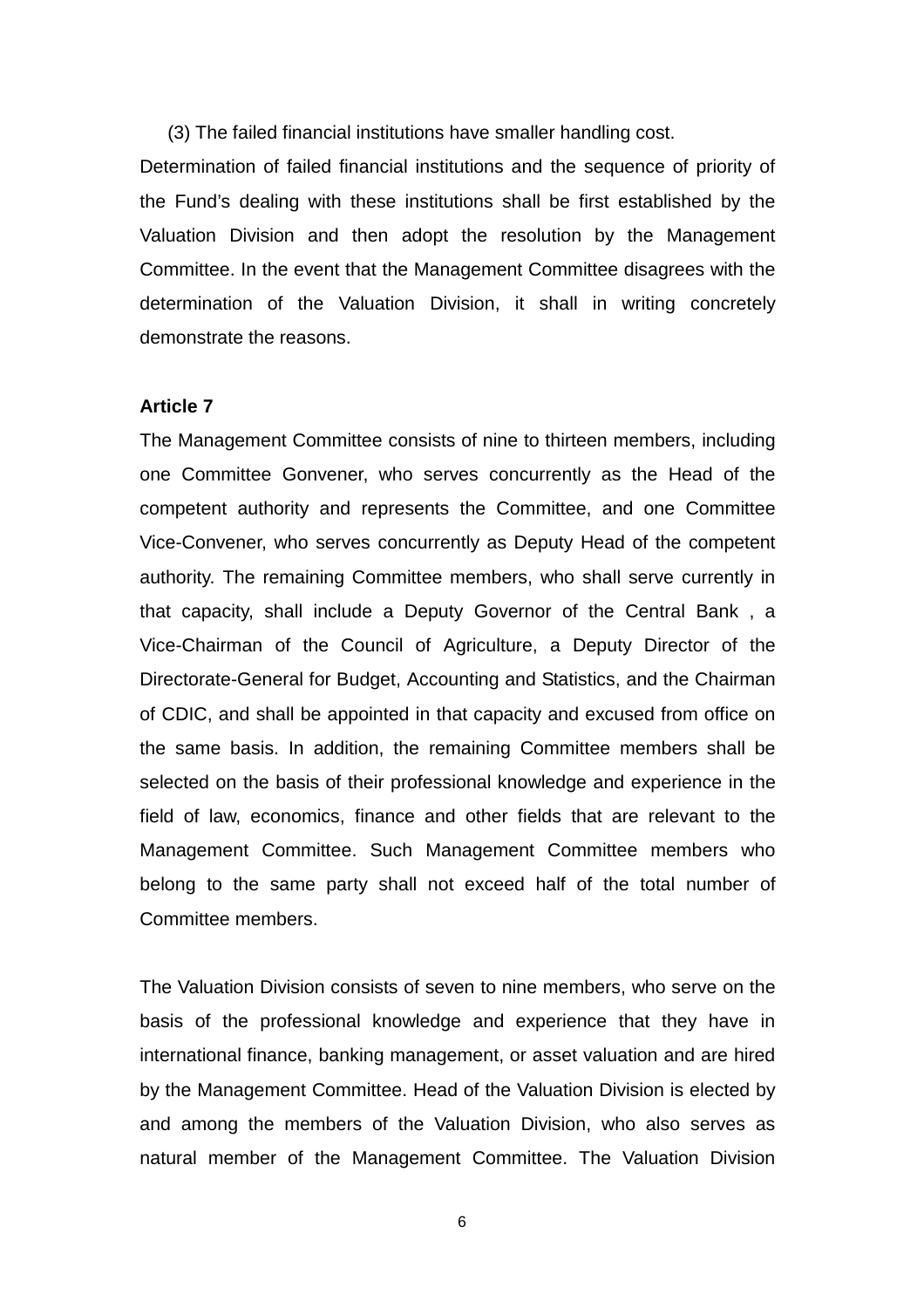members shall avoid the meetings in the event of interest conflict.

Members who are selected pursuant to paragraph 1 shall have an appointment period of three years. Should a Committee member be substituted before the term expires, the new term of the successor shall terminate on the original expiration date.

Members who are selected pursuant to paragraph 2 shall have the same termination of appointment as the members of the Management Committee.

## **Article 8**

The Management Committee installs one Executive Secretary, who shall be a Grade 12 officer or above appointed by the Committee Convener. The competent authority and its subordinate departments shall dispatch currently-employed staff assist the execution of the Management Committee operations and may employ one to five persons as required by the businesses.

#### **Article 9**

The Management Committee meeting shall be convened and chaired by the Committee Convener. Whenever the Committee Convener is for cause unable to execute the above duties, the Vice-Convener shall act for him. Whenever the Committee Vice-Convener is for cause unable to execute the above duties, the Committee Convener shall designate one of the other Committee members to act for him.

The Management Committee may notify the Valuation Division to designate members to participate in the meeting called by the Committee. The resolutions that are made in relation to Article 4, Article 10 and Article 12 shall be submitted in five days to the Legislative Yuan regarding reasons of the resolutions, basis of computing, resolutions of the Valuation Division along with relevant assessment reports.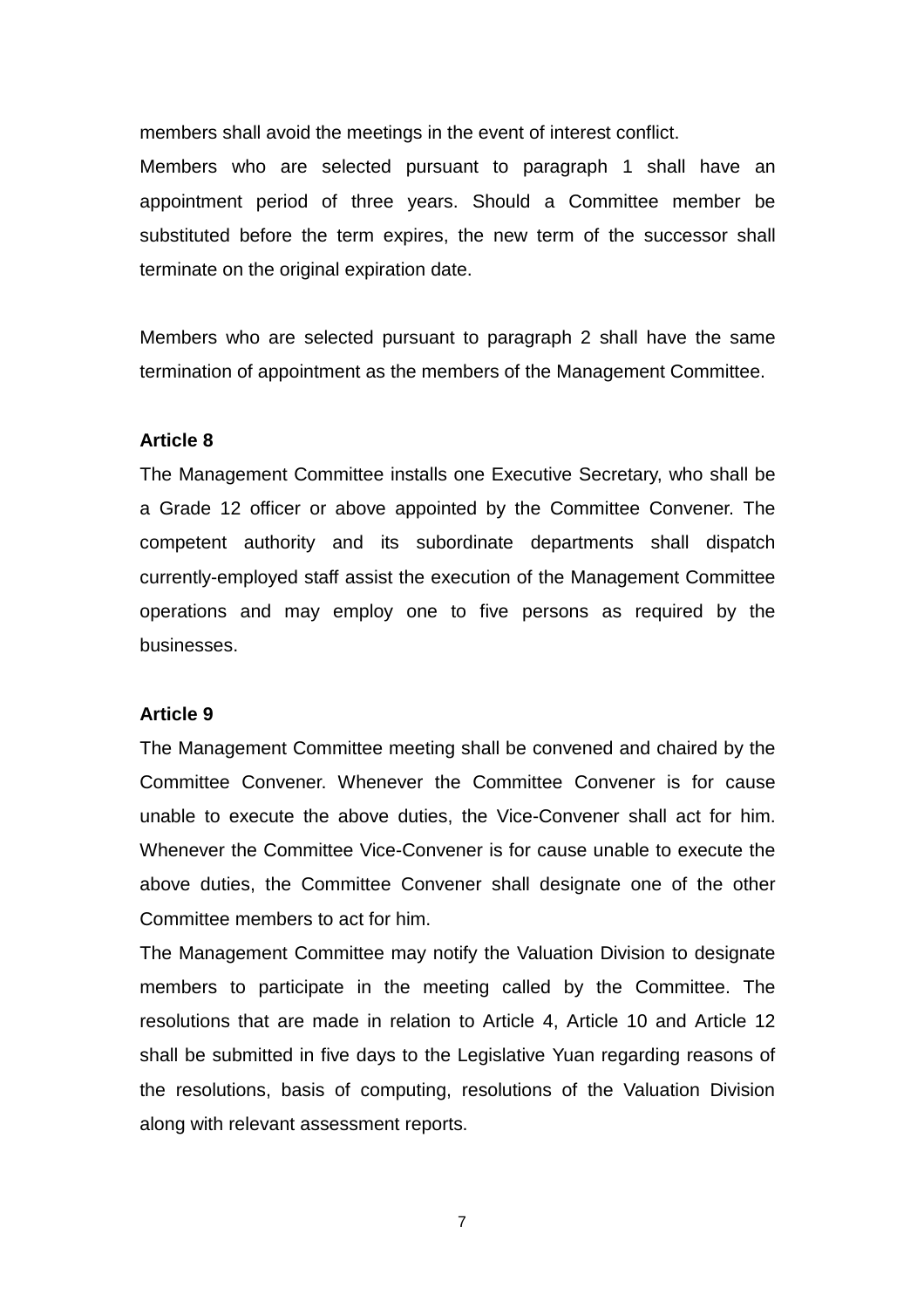When dealing with failed financial institutions the Fund shall submit to the Legislative Yuan the reports in relation to the financial status, problems, loss estimation and principles of disposal. The Fund shall also notify the Legislative Yuan in writing in advance when the budget is drawn on.

## **Article 10**

The Fund may entrust CDIC with the handling of financial institutions whose operations are unsound in accordance with the following methods:

- (1) Pay off the debts of financial institutions and assume their assets.
- (2) Pay off the debts that exceed the amount of the assets.

The Fund is regarded as the financial institution and assessment management company referred to in the *Financial Institutions' Merger Law* and shall apply to Article 15, Article 17 and Article 18 of the *Law*.

## **Article 11**

The Fund shall publish by notice in advance every single bad debt exceeding 1 million NT dollars of the customers of the failed financial institutions when dealing with the failed financial institutions pursuant to the preceding paragraph.

The competent authority shall make it known to the general public in internet the item that should be published in the preceding paragraph or by other appropriate means.

## **Article 12**

The Management Committee shall preserve the Fund's funds in the name of the Fund in the following means except those used pursuant to Article 4:

- (1) Cash.
- (2) Deposits in creditworthy financial institutions.
- (3) Purchase of government bonds, bank debentures, and negotiable certificates of deposit issued by banks.
- (4) Other means in accordance with regulations prescribed by the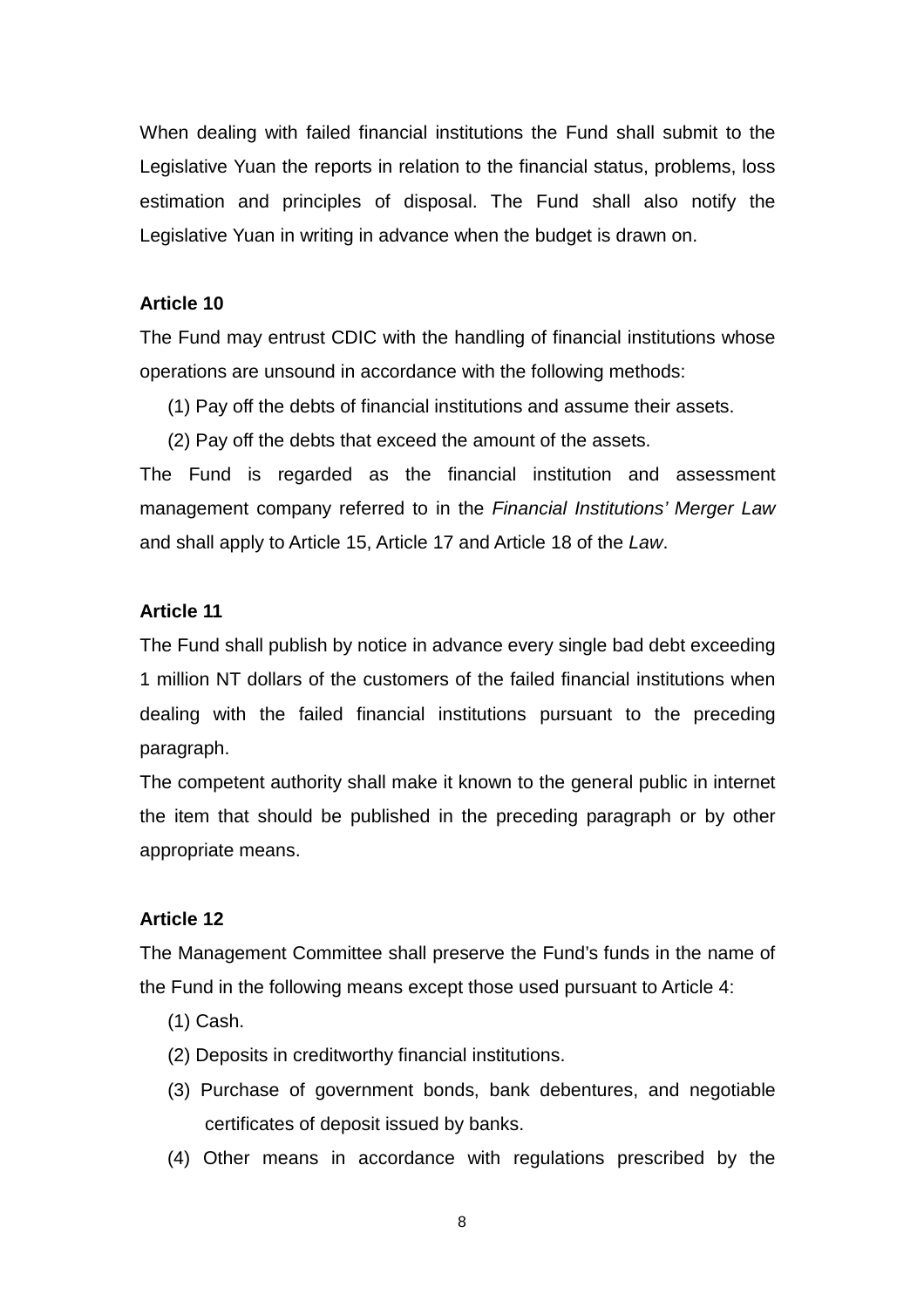competent authority.

## **Article 13**

The proceeds resulting from selling the assets of financial institutions with unsound operations taken over by the Fund by tender, auction, or other means shall be deposited in to the Fund.

For the assets assumed by the Fund arising from the Fund's management and disposal of failed financial institutions, the Fund may entrust CDIC for collection, debts rating, packaging and combination, public sale by tender and securitization. CDIC shall apply to Article 15-1 of the *Deposit Insurance Act* when entrusted with the aforesaid.

The Fund shall bear the cost that CDIC may be incurred arising from being entrusted with the affairs of the preceding paragraph and Article 10.

The Fund shall not apply to Article 25 to Article 27 and Article 88 of the *Budget Law* when following paragraph 1 of Article 10 and the preceding three paragraphs.

## **Article 14**

The handling of the Fund's accounting and auditing matters shall be based on the system of generally accepted accounting and auditing principles.

## **Article 15**

The Fund may require that the period of failed financial institutions for disposal starts from the promulgation of this *Statute* and ends on July 10, 2005.

The Fund may proceed with the following after July 10, 2005:

(1) Pay-off, assumption and sale by tender of the financial institutions already under disposal.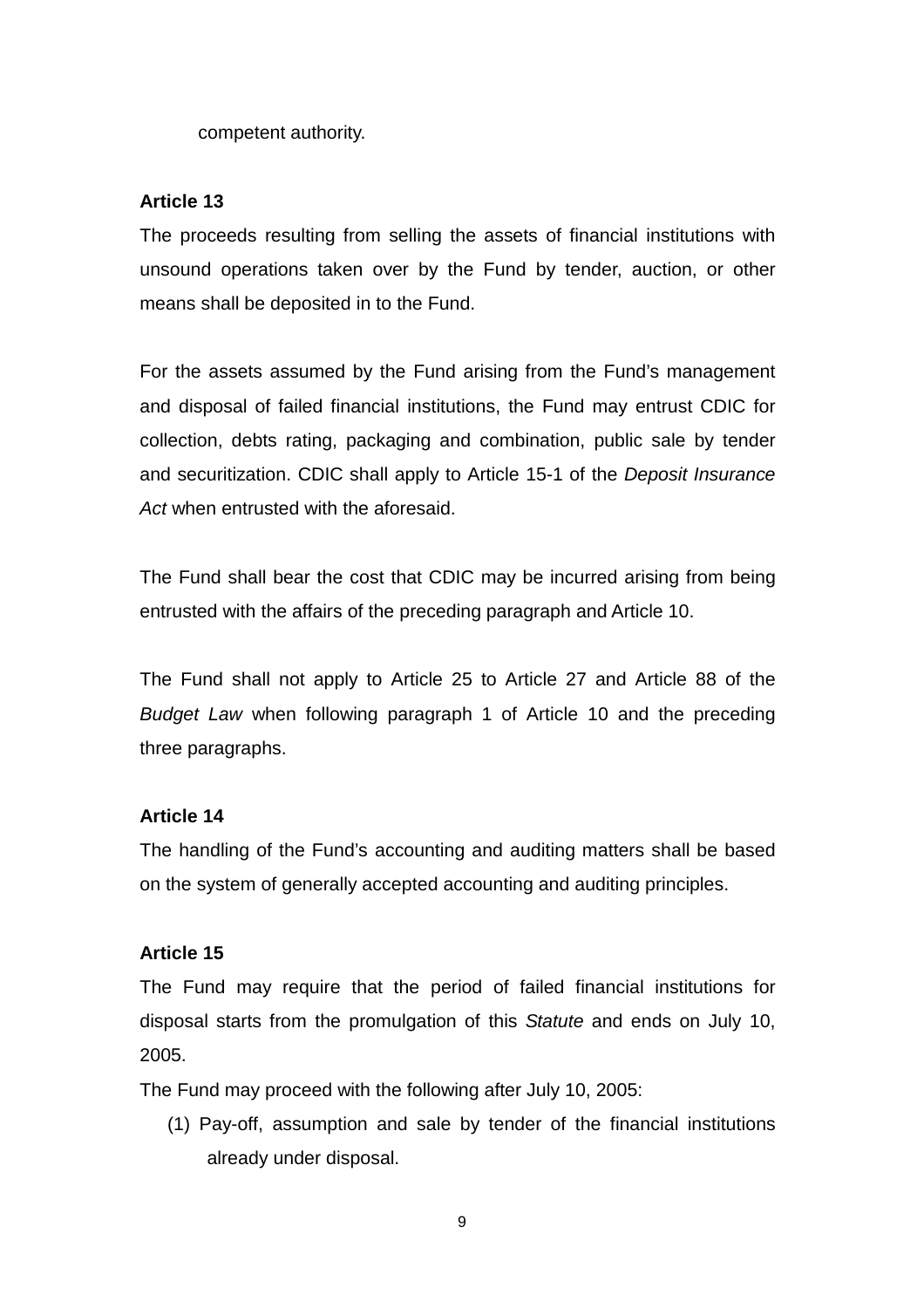- (2) Collection of the taxes and insurance premium income set forth in item (1) and item (2), paragraph 1 of Article 3.
- (3) Disposal of outstanding assets and liabilities.
- (4) The Fund's lawsuit cases and matters in relation to the Fund.

The Fund shall be terminated when the taxes and insurance assessment set forth in item (1) and item (2), paragraph 1 of Article 3 cease incorporation.

The remaining assets and liabilities shall be assumed by the National Treasury after the principals, interests and expenses of the liabilities arising from the Fund's disposal of failed financial institutions are paid by the Fund's resources of tax revenues and premium income set forth in item (1) and item (2), paragraph 1 of Article 3 when the Fund is terminated.

## **Article 16**

Any person who with intent illegally benefits from the Fund whether for himself or a third party, or damages property or other benefits of institutions participating in deposit insurance or the Fund, such person shall receive a sentence of between three and ten years, together with a fine of up to NT \$100 million.

In the event that the insured institution's responsible official or two or more employees collaborate together in committing the above-mentioned crimes, the aforesaid penalties shall be increased by half, and that the violators shall jointly be required to pay compensation.

Non-penetration shall apply to paragraph 1.

## **Article 17**

The Fund after the pay-off pursuant to the provisions of this *Statute* and within the limits of its pay-off shall acquire the right of the failed financial institution to claims damages of the non-performance of the debts or tort